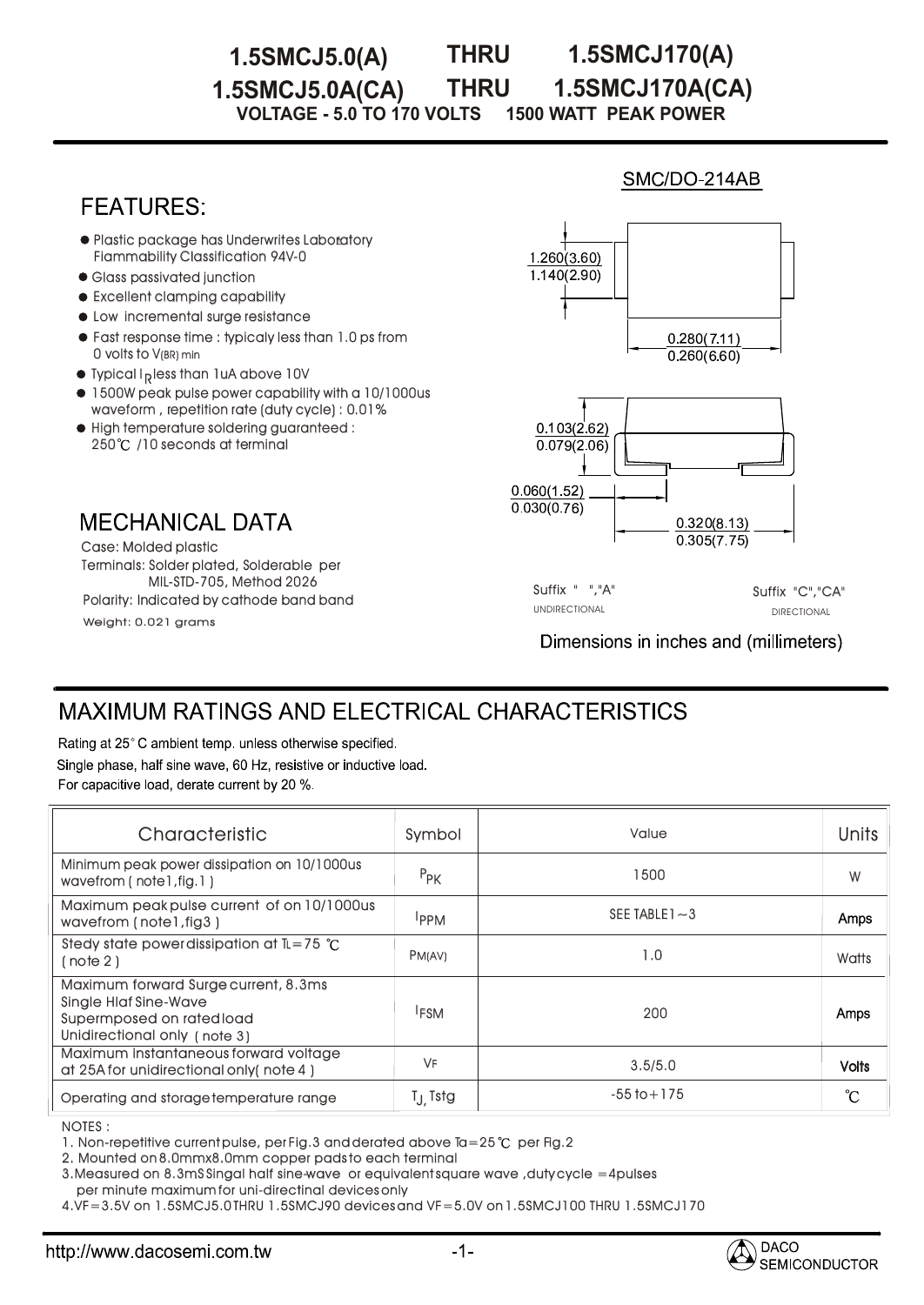### **RATINGS AND CHARACTERISTIC CURVES 1.5SMCJ5.0(A)(C)(CA)THRU1.5SMCJ170(A)(C)(CA)**













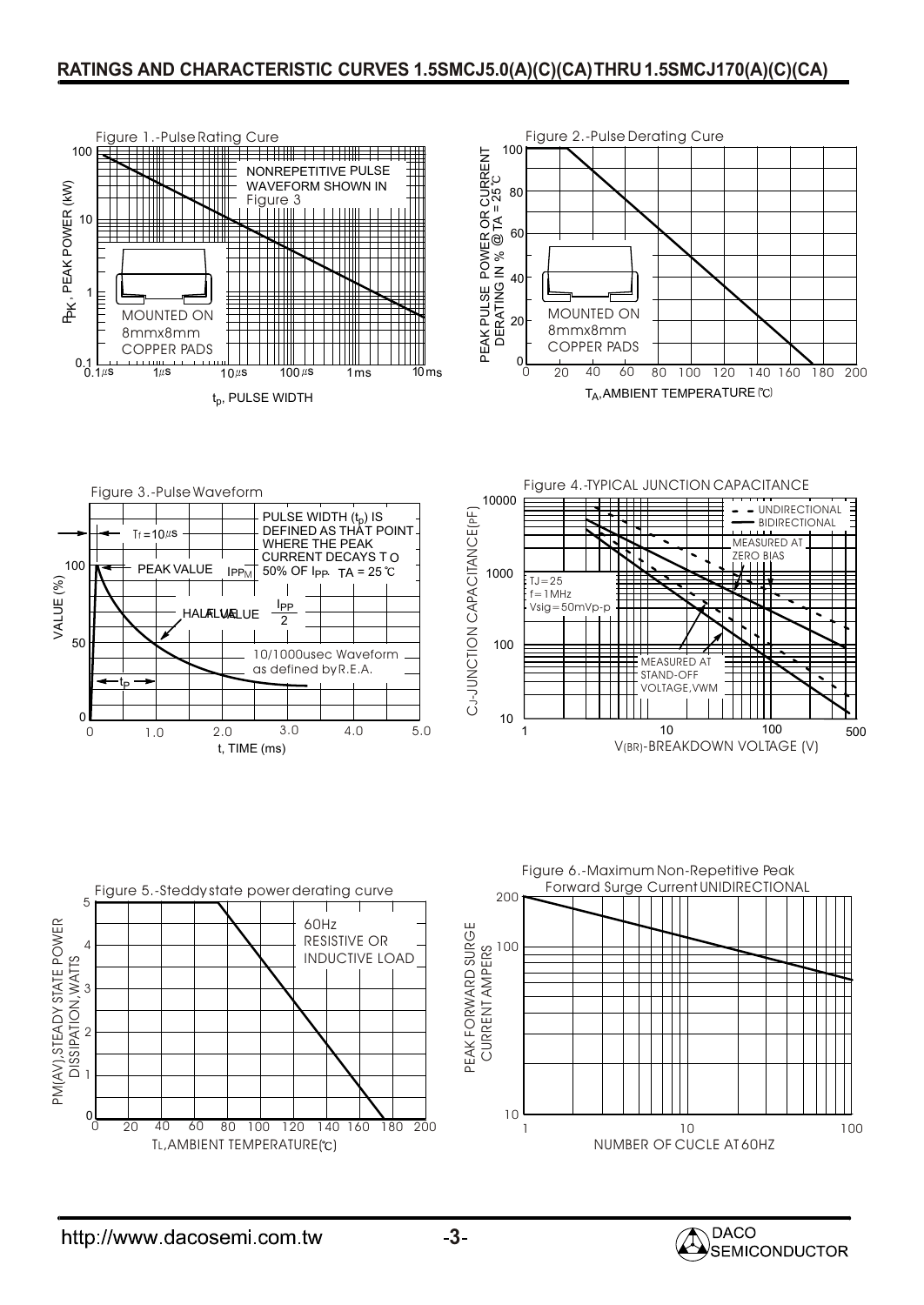# **RATINGS AND CHARACTERISTIC CURVES 1.5SMCJ5.0(A)(C)(CA)THRU1.5SMCJ170(A)(C)(CA)**

| TABLE 1              |                                                      |      |                       |                                                      |                                                                |                                                        |                                                       |                        |            |
|----------------------|------------------------------------------------------|------|-----------------------|------------------------------------------------------|----------------------------------------------------------------|--------------------------------------------------------|-------------------------------------------------------|------------------------|------------|
| Device<br>Type       | Breakdown<br><b>VBR</b><br>Voltage<br>at IT(Voltage) |      | Test<br>Current<br>Iт | Working<br>Peak<br>Reverse<br>Voltage<br><b>VRWM</b> | Maximun<br>Reverse<br>Leakage<br>at V <sub>RWM</sub><br>IR(uA) | Maximun<br>Peak Pulse<br>Current<br><b>IPPM(NOTE5)</b> | Maximmum<br>Clamping<br>Voltage (Vc<br>)atIPPM(NOTE5) | Device<br>Marking code |            |
|                      | Min                                                  | Max  | mA                    | Volts                                                | $\mu$ A                                                        | Amps                                                   | Volts                                                 | <b>UNI</b>             | BI         |
| $1.5$ SMCJ $5.0$ (C) | 6.40                                                 | 7.82 | 10                    | 5.00                                                 | 800                                                            | 156.3                                                  | 9.60                                                  | <b>GDD</b>             | <b>BDD</b> |
| 1.5SMCJ5.0A(CA)      | 6.40                                                 | 7.07 | 10                    | 5.00                                                 | 800                                                            | 163.0                                                  | 9.20                                                  | <b>GDE</b>             | <b>BDE</b> |
| 1.5SMCJ6.0(C)        | 6.67                                                 | 8.15 | 10                    | 6.00                                                 | 800                                                            | 131.6                                                  | 11.4                                                  | <b>GDF</b>             | <b>BDF</b> |
| 1.5SMCJ6.0A(CA)      | 6.67                                                 | 7.37 | 10                    | 6.00                                                 | 800                                                            | 145.6                                                  | 10.3                                                  | GDG                    | <b>BDG</b> |
| 1.5SMCJ6.5(C)        | 7.22                                                 | 8.82 | 10                    | 6.50                                                 | 500                                                            | 122.0                                                  | 12.3                                                  | <b>GDH</b>             | <b>BDH</b> |
| 1.5SMCJ6.5A(CA)      | 7.22                                                 | 7.98 | 10                    | 6.50                                                 | 500                                                            | 133.9                                                  | 11.2                                                  | <b>GDK</b>             | <b>BDK</b> |
| 1.5SMCJ7.0(C)        | 7.78                                                 | 9.51 | 10                    | 7.00                                                 | 200                                                            | 112.8                                                  | 13.3                                                  | GDL                    | <b>BDL</b> |
| 1.5SMCJ7.0A(CA)      | 7.78                                                 | 8.60 | 10                    | 7.00                                                 | 200                                                            | 125.0                                                  | 12.0                                                  | <b>GDM</b>             | <b>BDM</b> |
| 1.5SMCJ7.5(C)        | 8.33                                                 | 10.2 | 1.0                   | 7.50                                                 | 100                                                            | 104.9                                                  | 14.3                                                  | <b>GDN</b>             | <b>BDN</b> |
| 1.5SMCJ7.5A(CA)      | 8.33                                                 | 9.21 | 1.0                   | 7.50                                                 | 100                                                            | 116.3                                                  | 12.9                                                  | <b>GDP</b>             | <b>BDP</b> |
| 1.5SMCJ8.0(C)        | 8.89                                                 | 10.9 | 1.0                   | 8.00                                                 | 50                                                             | 100.0                                                  | 15.0                                                  | GDQ                    | <b>BDQ</b> |
| 1.5SMCJ8.0A(CA)      | 8.89                                                 | 9.83 | 1.0                   | 8.00                                                 | 50                                                             | 110.3                                                  | 13.6                                                  | <b>GDR</b>             | <b>BDR</b> |
| 1.5SMCJC8.5(C)       | 9.44                                                 | 11.5 | 1.0                   | 8.50                                                 | 10                                                             | 94.3                                                   | 15.9                                                  | <b>GDS</b>             | <b>BDS</b> |
| 1.5SMCJ8.5(CA)       | 9.44                                                 | 10.4 | 1.0                   | 8.50                                                 | 10                                                             | 104.2                                                  | 14.4                                                  | <b>GDT</b>             | <b>BDT</b> |
| 1.5SMCJ9.0(C)        | 10.0                                                 | 12.2 | 1.0                   | 9.00                                                 | 5.0                                                            | 88.8                                                   | 16.9                                                  | GDU                    | <b>BDU</b> |
| 1.5SMCJ9.0A(CA)      | 10.0                                                 | 11.1 | 1.0                   | 9.00                                                 | 5.0                                                            | 97.4                                                   | 15.4                                                  | <b>GDV</b>             | <b>BDV</b> |
| 1.5SMCJ10(C)         | 11.1                                                 | 13.6 | 1.0                   | 10.0                                                 | 5.0                                                            | 79.8                                                   | 18.8                                                  | <b>GDW</b>             | <b>BDW</b> |
| 1.5SMCJ10A(CA)       | 11.1                                                 | 12.3 | 1.0                   | 10.0                                                 | 5.0                                                            | 88.2                                                   | 17.0                                                  | <b>GDX</b>             | <b>BDX</b> |
| 1.5SMCJ11(C)         | 12.2                                                 | 14.9 | 1.0                   | 11.0                                                 | 5.0                                                            | 74.6                                                   | 20.1                                                  | GDY                    | <b>BDY</b> |
| 1.5SMCJ11A(CA)       | 12.2                                                 | 13.5 | 1.0                   | 11.0                                                 | 5.0                                                            | 82.4                                                   | 18.2                                                  | GDZ                    | <b>BDZ</b> |
| 1.5SMCJ12(C)         | 13.3                                                 | 16.3 | 1.0                   | 12.0                                                 | 5.0                                                            | 68.2                                                   | 22.0                                                  | <b>GED</b>             | <b>BED</b> |
| 1.5SMCJ12A(CA)       | 13.3                                                 | 14.7 | 1.0                   | 12.0                                                 | 5.0                                                            | 75.4                                                   | 19.9                                                  | <b>GEE</b>             | <b>BEE</b> |
| 1.5SMCJ13(C)         | 14.4                                                 | 17.6 | 1.0                   | 13.0                                                 | 5.0                                                            | 63.0                                                   | 23.8                                                  | <b>GEF</b>             | <b>BEF</b> |
| 1.5SMCJ13A(CA)       | 14.4                                                 | 15.9 | 1.0                   | 13.0                                                 | 5.0                                                            | 69.8                                                   | 21.5                                                  | <b>GEG</b>             | <b>BEG</b> |
| 1.5SMCJ14(C)         | 15.6                                                 | 19.1 | 1.0                   | 14.0                                                 | 5.0                                                            | 58.1                                                   | 25.8                                                  | <b>GEH</b>             | <b>BEH</b> |
| 1.5SMCJ14A(CA)       | 15.6                                                 | 17.2 | $1.0\,$               | 14.0                                                 | 5.0                                                            | 64.7                                                   | 23.2                                                  | GEK                    | <b>BEK</b> |
| 1.5SMCJ15(C)         | 16.7                                                 | 20.4 | 1.0                   | 15.0                                                 | 5.0                                                            | 55.8                                                   | 26.9                                                  | GEL                    | <b>BEL</b> |
| 1.5SMCJ15A(CA)       | 16.7                                                 | 18.5 | 1.0                   | 15.0                                                 | 5.0                                                            | 61.5                                                   | 24.4                                                  | <b>GEM</b>             | <b>BEM</b> |
| 1.5SMCJ16(C)         | 17.8                                                 | 21.8 | 1.0                   | 16.0                                                 | 5.0                                                            | 52.1                                                   | 28.8                                                  | GEN                    | <b>BEN</b> |
| 1.5SMCJ16A(CA)       | 17.8                                                 | 19.7 | 1.0                   | 16.0                                                 | 5.0                                                            | 57.7                                                   | 26.0                                                  | <b>GEP</b>             | <b>BEP</b> |
| 1.5SMCJ17(C)         | 18.9                                                 | 23.1 | 1.0                   | 17.0                                                 | 5.0                                                            | 49.2                                                   | 30.5                                                  | <b>GEQ</b>             | <b>BEQ</b> |
| 1.5SMCJ17A(CA)       | 18.9                                                 | 20.9 | 1.0                   | 17.0                                                 | 5.0                                                            | 54.3                                                   | 27.6                                                  | <b>GER</b>             | <b>BER</b> |
| 1.5SMCJ18(C)         | 20.0                                                 | 24.4 | 1.0                   | 18.0                                                 | 5.0                                                            | 46.6                                                   | 32.2                                                  | <b>GES</b>             | <b>BES</b> |
| 1.5SMCJ18A(CA)       | 20.0                                                 | 22.1 | 1.0                   | 18.0                                                 | 5.0                                                            | 51.4                                                   | 29.2                                                  | <b>GET</b>             | <b>BET</b> |
| 1.5SMCJ20(C)         | 22.2                                                 | 27.1 | 1.0                   | 20.0                                                 | 5.0                                                            | 41.9                                                   | 35.8                                                  | <b>GEU</b>             | BEU        |
| 1.5SMCJ20A(CA)       | 22.2                                                 | 24.5 | 1.0                   | 20.0                                                 | 5.0                                                            | 46.3                                                   | 32.4                                                  | GEV                    | BEV        |
| 1.5SMCJ22(C)         | 24.4                                                 | 29.8 | 1.0                   | 22.0                                                 | 5.0                                                            | 38.1                                                   | 39.4                                                  | <b>GEW</b>             | <b>BEW</b> |
| 1.5SMCJ22A(CA)       | 24.4                                                 | 26.9 | 1.0                   | 22.0                                                 | 5.0                                                            | 42.3                                                   | 35.5                                                  | <b>GEX</b>             | <b>BEX</b> |
| 1.5SMCJ24(C)         | 26.7                                                 | 32.6 | 1.0                   | 24.0                                                 | 5.0                                                            | 34.9                                                   | 43.0                                                  | <b>GEY</b>             | BEY        |
| 1.5SMCJ24A(CA)       | 26.7                                                 | 29.5 | 1.0                   | 24.0                                                 | 5.0                                                            | 38.6                                                   | 38.9                                                  | GEZ                    | <b>BEZ</b> |
| 1.5SMCJ26(C)         | 28.9                                                 | 35.3 | 1.0                   | 26.0                                                 | 5.0                                                            | 32.2                                                   | 46.6                                                  | GFD                    | <b>BFD</b> |
| 1.5SMCJ26A(CA)       | 28.9                                                 | 31.9 | $1.0\,$               | 26.0                                                 | $5.0\,$                                                        | 35.6                                                   | 42.1                                                  | GFE                    | <b>BFE</b> |

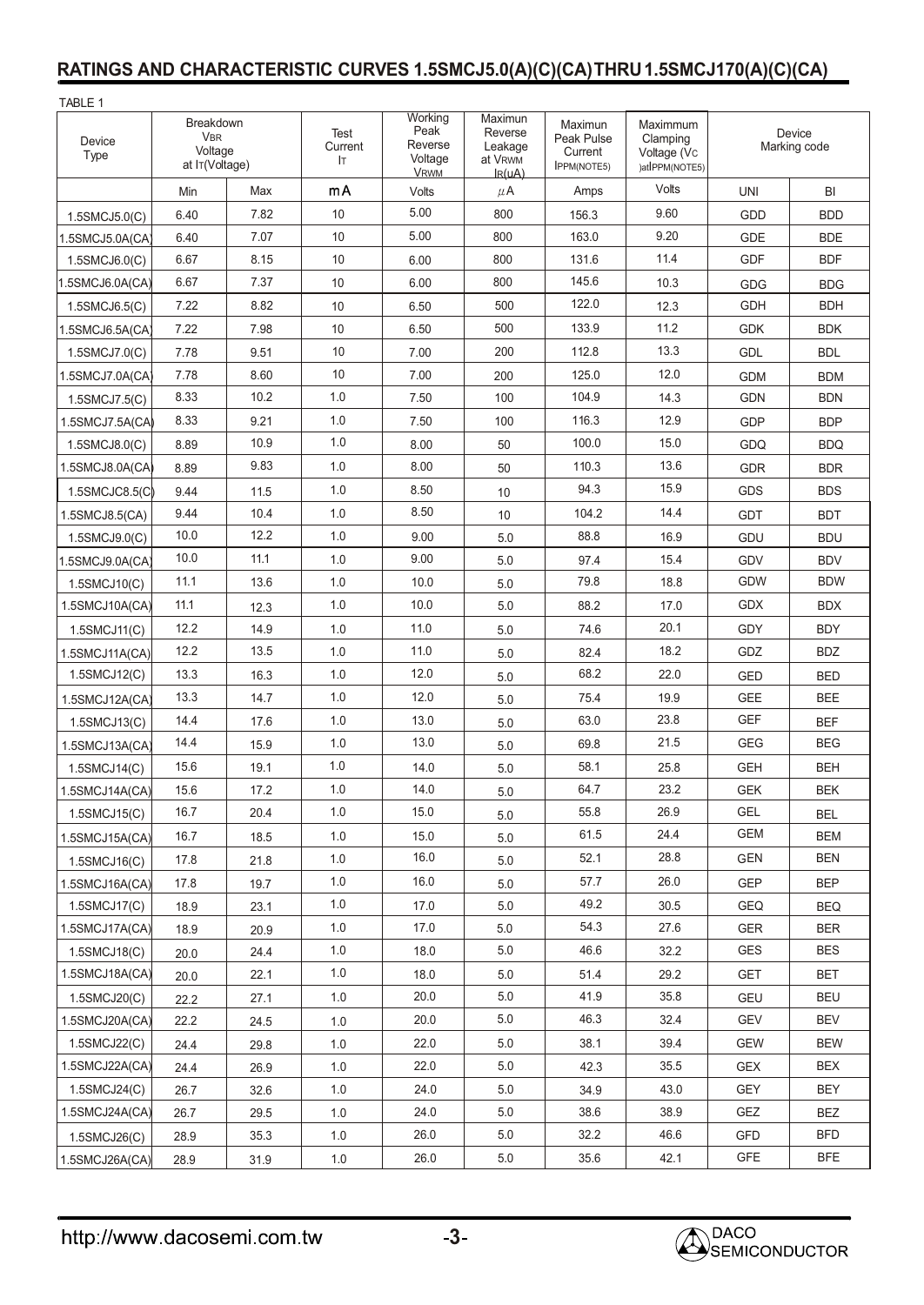### **RATINGS AND CHARACTERISTIC CURVES 1.5SMCJ5.0(A)(C)(CA)THRU1.5SMCJ170(A)(C)(CA)**

| TABLE 2         |                                             |      |                        |                                                      |                                                         |                                                        |                                                       |                        |            |
|-----------------|---------------------------------------------|------|------------------------|------------------------------------------------------|---------------------------------------------------------|--------------------------------------------------------|-------------------------------------------------------|------------------------|------------|
| Device<br>Type  | Breakdown<br><b>VBR</b><br>Voltage<br>at IT |      | Test<br>Current<br>IT. | Working<br>Peak<br>Reverse<br>Voltage<br><b>VRWM</b> | Maximun<br>Reverse<br>Leakage<br>at VRWM<br>$I_{R}(uA)$ | Maximun<br>Peak Pulse<br>Current<br><b>IPPM(NOTE5)</b> | Maximmum<br>Clamping<br>Voltage (Vc<br>)atIPPM(NOTE5) | Device<br>Marking code |            |
|                 | Min                                         | Max  | mA                     | Volts                                                | $\mu$ A                                                 | Amps                                                   | Volts                                                 | <b>UNI</b>             | BI         |
| 1.5SMCJ28(C)    | 31.1                                        | 38.0 | 1.0                    | 28.0                                                 | 5.0                                                     | 30.0                                                   | 50.0                                                  | <b>GFF</b>             | <b>BFF</b> |
| 1.5SMCJ28A(CA)  | 31.1                                        | 34.4 | 1.0                    | 28.0                                                 | 5.0                                                     | 33.0                                                   | 45.4                                                  | <b>GFG</b>             | <b>BFG</b> |
| 1.5SMCJ30(C)    | 33.3                                        | 40.7 | 1.0                    | 30.0                                                 | 5.0                                                     | 28.0                                                   | 53.5                                                  | <b>GFH</b>             | <b>BFH</b> |
| 1.5SMCJ30A(CA)  | 33.3                                        | 36.8 | 1.0                    | 30.0                                                 | 5.0                                                     | 31.0                                                   | 48.4                                                  | <b>GFK</b>             | <b>BFK</b> |
| 1.5SMCJ33(C)    | 36.7                                        | 44.9 | 1.0                    | 33.0                                                 | 5.0                                                     | 25.4                                                   | 59.0                                                  | <b>GFL</b>             | <b>BFL</b> |
| 1.5SMCJ33A(CA)  | 36.7                                        | 40.6 | 1.0                    | 33.0                                                 | 5.0                                                     | 28.1                                                   | 53.3                                                  | <b>GFM</b>             | <b>BFM</b> |
| 1.5SMCJC36(C)   | 40.0                                        | 48.9 | 1.0                    | 36.0                                                 | 5.0                                                     | 23.3                                                   | 64.3                                                  | <b>GFN</b>             | <b>BFN</b> |
| 1.5SMCJ36A(CA)  | 40.0                                        | 44.2 | 1.0                    | 36.0                                                 | 5.0                                                     | 25.8                                                   | 58.1                                                  | <b>GFP</b>             | <b>BFP</b> |
| 1.5SMCJ40(C)    | 44.4                                        | 54.3 | 1.0                    | 40.0                                                 | 5.0                                                     | 21.0                                                   | 71.4                                                  | <b>GFQ</b>             | <b>BFQ</b> |
| 1.5SMCJ40A(CA)  | 44.4                                        | 49.1 | 1.0                    | 40.0                                                 | 5.0                                                     | 23.3                                                   | 64.5                                                  | <b>GFR</b>             | <b>BFR</b> |
| 1.5SMCJ43(C)    | 47.8                                        | 58.4 | 1.0                    | 43.0                                                 | 5.0                                                     | 19.6                                                   | 76.7                                                  | <b>GFS</b>             | <b>BFS</b> |
| 1.5SMCJ43A(CA)  | 47.8                                        | 52.8 | 1.0                    | 43.0                                                 | 5.0                                                     | 21.6                                                   | 69.4                                                  | <b>GFT</b>             | <b>BFT</b> |
| 1.5SMCJ45(C)    | 50.0                                        | 61.1 | 1.0                    | 45.0                                                 | 5.0                                                     | 18.7                                                   | 80.3                                                  | GFU                    | <b>BFU</b> |
| 1.5SMCJ45(CA)   | 50.0                                        | 55.3 | 1.0                    | 45.0                                                 | 5.0                                                     | 20.6                                                   | 72.7                                                  | <b>GFV</b>             | <b>BFV</b> |
| 1.5SMCJ48(C)    | 53.3                                        | 65.1 | 1.0                    | 48.0                                                 | 5.0                                                     | 17.5                                                   | 85.5                                                  | <b>GFW</b>             | <b>BFW</b> |
| 1.5SMCJ48A(CA)  | 53.3                                        | 58.9 | 1.0                    | 48.0                                                 | 5.0                                                     | 19.4                                                   | 77.4                                                  | <b>GFX</b>             | <b>BFX</b> |
| 1.5SMCJ51(C)    | 56.7                                        | 69.3 | 1.0                    | 51.0                                                 | 5.0                                                     | 16.5                                                   | 91.1                                                  | <b>GFY</b>             | <b>BFY</b> |
| 1.5SMCJ51A(CA)  | 56.7                                        | 62.7 | 1.0                    | 51.0                                                 | 5.0                                                     | 18.2                                                   | 82.4                                                  | GFZ                    | <b>BFZ</b> |
| 1.5SMCJ54(C)    | 60.0                                        | 73.3 | 1.0                    | 54.0                                                 | 5.0                                                     | 15.6                                                   | 96.3                                                  | GGD                    | <b>BGD</b> |
| 1.5SMCJ54A(CA)  | 60.0                                        | 66.3 | 1.0                    | 54.0                                                 | 5.0                                                     | 17.2                                                   | 87.1                                                  | GGE                    | <b>BGE</b> |
| 1.5SMCJ58(C)    | 64.4                                        | 78.7 | 1.0                    | 58.0                                                 | 5.0                                                     | 14.6                                                   | 103                                                   | <b>GGF</b>             | <b>BGF</b> |
| 1.5SMCJ58A(CA)  | 64.4                                        | 71.2 | 1.0                    | 58.0                                                 | 5.0                                                     | 16.0                                                   | 93.0                                                  | GGG                    | <b>BGG</b> |
| $1.5$ SMCJ60(C) | 66.7                                        | 81.5 | 1.0                    | 60.0                                                 | 5.0                                                     | 14.0                                                   | 107                                                   | GGH                    | <b>BGH</b> |
| 1.5SMCJ60A(CA)  | 66.7                                        | 73.7 | 1.0                    | 60.0                                                 | 5.0                                                     | 15.5                                                   | 96.0                                                  | <b>GGK</b>             | <b>BGK</b> |
| 1.5SMCJ64(C)    | 71.1                                        | 86.9 | 1.0                    | 64.0                                                 | 5.0                                                     | 13.2                                                   | 114                                                   | GGL                    | <b>BGL</b> |
| 1.5SMCJ64A(CA)  | 71.1                                        | 78.6 | 1.0                    | 64.0                                                 | 5.0                                                     | 14.6                                                   | 103                                                   | GGM                    | BGM        |
| 1.5SMCJ70(C)    | 77.8                                        | 95.1 | 1.0                    | 70.0                                                 | 5.0                                                     | 12.0                                                   | 125                                                   | <b>GGN</b>             | <b>BGN</b> |
| 1.5SMCJ70A(CA)  | 77.8                                        | 86.0 | 1.0                    | 70.0                                                 | 5.0                                                     | 13.3                                                   | 113                                                   | GGP                    | <b>BGP</b> |
| 1.5SMCJ75(C)    | 83.3                                        | 102  | 1.0                    | 75.0                                                 | 5.0                                                     | 11.2                                                   | 134                                                   | GGQ                    | <b>BGQ</b> |
| 1.5SMCJ75A(CA)  | 83.3                                        | 92.1 | 1.0                    | 75.0                                                 | 5.0                                                     | 12.4                                                   | 121                                                   | GGR                    | <b>BGR</b> |
| 1.5SMCJ78(C)    | 86.7                                        | 106  | 1.0                    | 78.0                                                 | 5.0                                                     | 10.8                                                   | 139                                                   | GGS                    | <b>BGS</b> |
| 1.5SMCJ78A(CA)  | 86.7                                        | 95.8 | 1.0                    | 78.0                                                 | $5.0\,$                                                 | 11.9                                                   | 126                                                   | GGT                    | <b>BGT</b> |
| 1.5SMCJ85(C)    | 94.4                                        | 115  | 1.0                    | 85.0                                                 | 5.0                                                     | 9.90                                                   | 151                                                   | GGU                    | <b>BGU</b> |
| 1.5SMCJ85A(CA)  | 94.4                                        | 104  | 1.0                    | 85.0                                                 | 5.0                                                     | 10.9                                                   | 137                                                   | GGV                    | <b>BGV</b> |
| 1.5SMCJ90(C)    | 100                                         | 122  | 1.0                    | 90.0                                                 | 5.0                                                     | 9.40                                                   | 160                                                   | <b>GGW</b>             | <b>BGW</b> |
| 1.5SMCJ90A(CA)  | 100                                         | 111  | 1.0                    | 90.0                                                 | 5.0                                                     | 10.3                                                   | 146                                                   | GGX                    | <b>BGX</b> |
| 1.5SMCJ100(C)   | 111                                         | 136  | 1.0                    | 100                                                  | 5.0                                                     | 8.40                                                   | 179                                                   | GGY                    | <b>BGY</b> |
| 1.5SMCJ100A(CA) | 111                                         | 123  | 1.0                    | 100                                                  | 5.0                                                     | 9.30                                                   | 162                                                   | GGZ                    | <b>BGZ</b> |
| 1.5SMCJ110(C)   | 122                                         | 149  | 1.0                    | 110                                                  | 5.0                                                     | 7.70                                                   | 196                                                   | GHD                    | <b>BHD</b> |
| 1.5SMCJ110A(CA) | 122                                         | 135  | 1.0                    | 110                                                  | 5.0                                                     | 8.50                                                   | 177                                                   | GHE                    | <b>BHE</b> |
| 1.5SMCJ120(C)   | 133                                         | 163  | 1.0                    | 120                                                  | 5.0                                                     | 7.00                                                   | 214                                                   | <b>GHF</b>             | <b>BHF</b> |
| 1.5SMCJ120A(CA) | 133                                         | 147  | $1.0\,$                | 120                                                  | $5.0\,$                                                 | 7.80                                                   | 193                                                   | GHG                    | <b>BHG</b> |